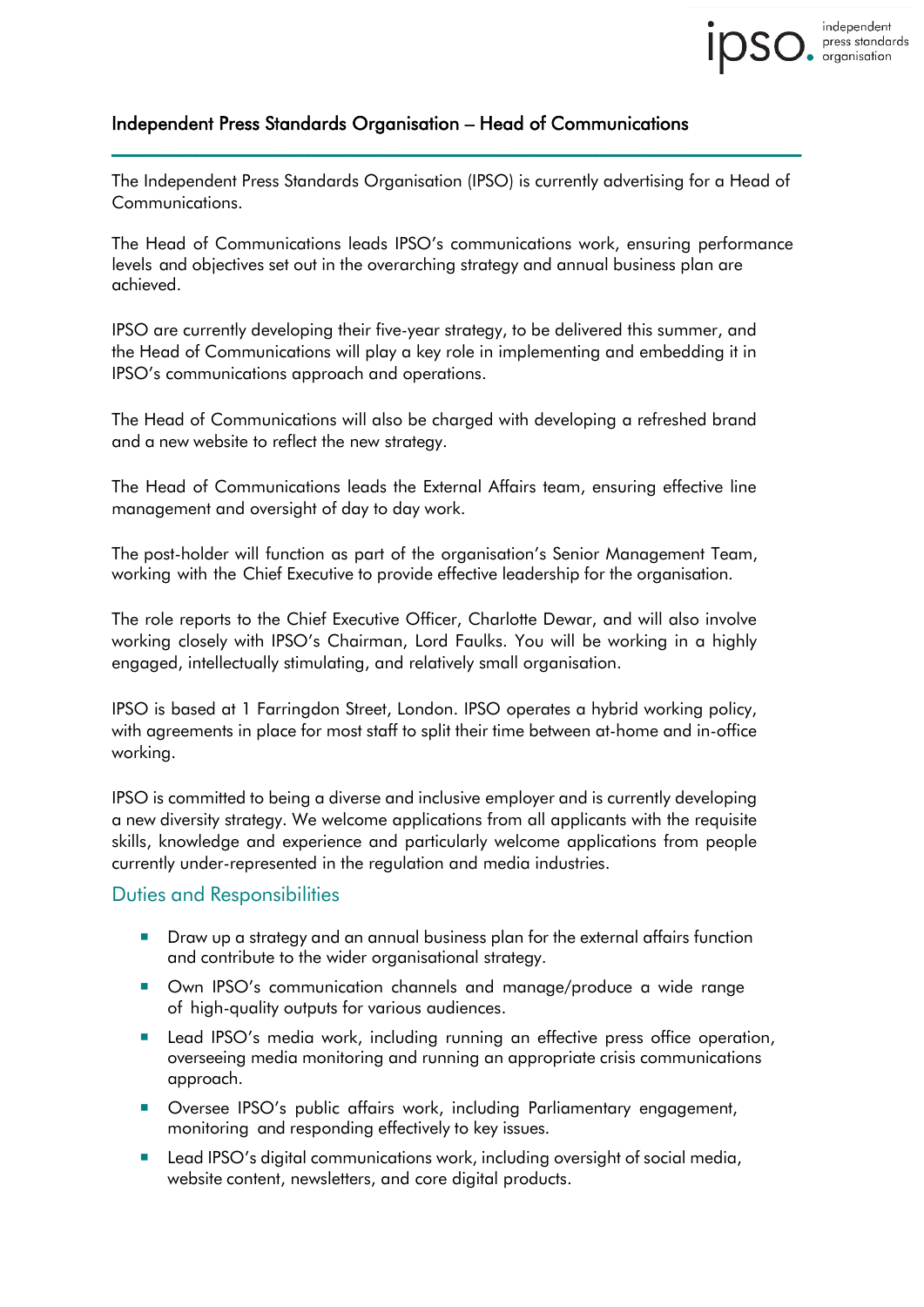- Oversee and manage of IPSO's brand identity.
- Advise and support the Chairman, Chief Executive, and senior managers with any communication needs around their functions.
- **Support the Head of Complaints to maintain an effective organisational** response to major incidents.

### External Engagement:

- Represent IPSO externally, engaging with key stakeholders.
- Advise and support the Chief Executive to execute a strategic and consistent approach to stakeholder engagement, including maintaining comprehensive and relevant documentation of engagement activities.
- Advise and support the Chair and Chief Executive with external engagement work where appropriate.

### Reporting:

**Report on the development, activity and performance of the External Affairs** function, with regular reporting to the Chair, Chief Executive and Board.

### Management:

- Manage the day-to-day performance, development and wellbeing of the Senior Policy & Communications Officer and the Communications Officer, which will include undertaking regular reviews of their work and carrying out their annual appraisal against agreed objectives.
- **Norking closely with the Chief Executive and other members of the senior** management team, maintain a supportive, inclusive culture that emphasises professional development and respects and values personal differences.

## Required Experience & Competencies

## Essential:

- **Experience of working in a media relations team (preferably in a relevant** organisation, such as a regulator, media organisation, campaign group, think tank, government department, or another community interest company), especially in strategic and tactical PR and media relations.
- **Experience of overseeing the delivery of:** 
	- **•** Drafting press releases and Q&As.
	- Social media and digital campaigns.
	- Preparing briefing materials for interviews.
- Experience of generating proactive media stories delivering media coverage with a strong social media element.
- **Strong organisational and project management skills.**
- Ability to work under pressure.
- Excellent communicator: articulate and succinct, excellent command of written and